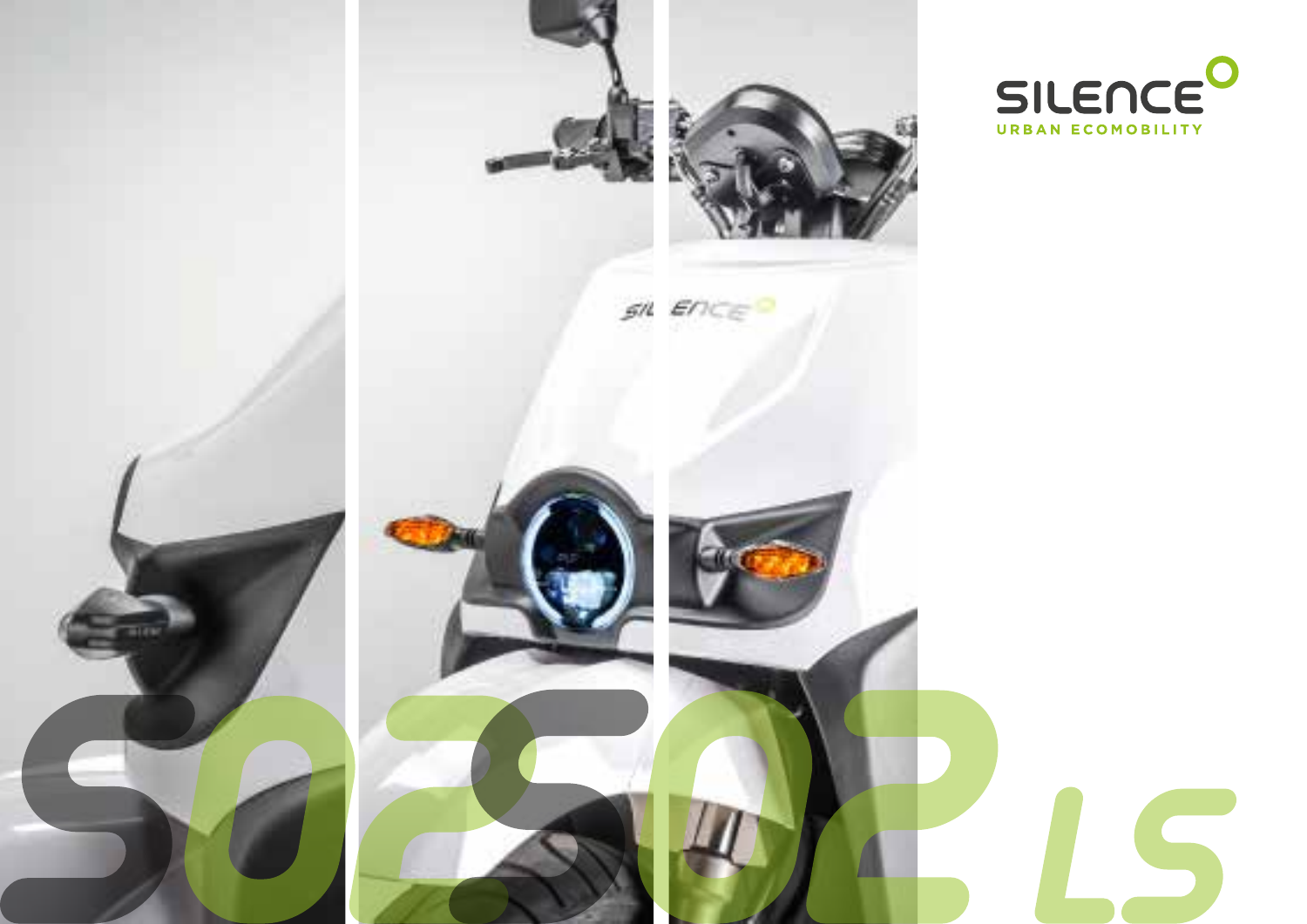#### **Features**

- > Removable and interchangeable battery Pack like a trolley
- > Maximum Authorized Weight 330 kg
- > 127 km homologated range WMTC
- > 90 km/h limited speed
- > Low gravity center
- > LED lighting and Daytime running lights
- > Powerful braking
- > Robust, "cool riding" and lack of vibrations
- > Extras: Hook + bag for fixing packages in front floor,





**comes to work with S02. It is an urban scooter designed for municipal services, last mile** 

**distribution and sharing.**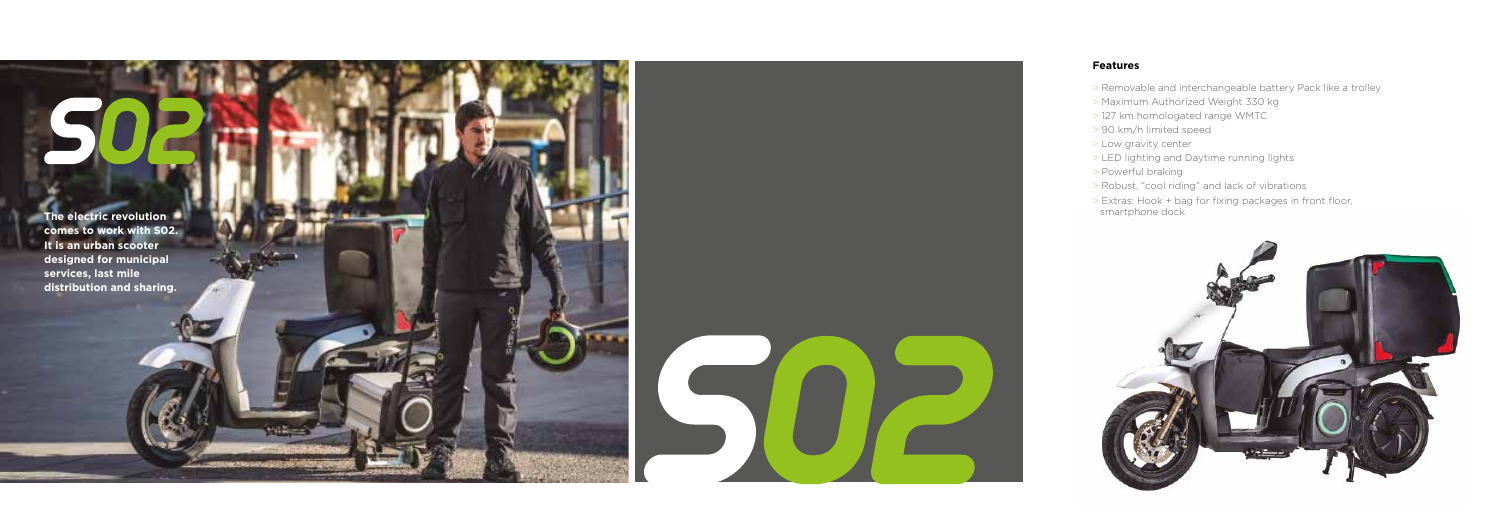# **Join the green revolution with the S02**

S02 is an urban and connected scooter specially designed for delivery, municipalities or sharing companies. This efficient model combines incredible serial features with practical extras.

#### **Companies and professionals already trust in Silence**

The S02 delivery version is an urban scooter designed for last mile delivery services.

It is an efficient model perfect for optimise the delivery of packages and takeaways.

#### **The greatest ally for mobility agents**

The S02 is an efficient and agile model, perfect for the daily work of parking meters, meter reading, consulting, general services of municipalities. medical assistance or surveillance companies, among others.

#### **A strong and powerful urban model for security forces**

S02 is an electric scooter, specifically designed for law enforcement agents. This is an efficient, urban model with incredible standard features the official equipment required by police motorcycles.

#### **S02 connected as standard and adapted for SHARING**

Wiring and electronics adapted for the telematic sharing device (does not affect the autonomy of the scooter)

Removable and interchangeable power pack.

Trunk with automatic opening via APP.

## **Delivery Municipalities Police Sharing**

Inner bag

Double seat

Cargo box 200L





Widescreen



Smartphone Dock



| Class                                     | L3e                                                                                                                |
|-------------------------------------------|--------------------------------------------------------------------------------------------------------------------|
| Passengers                                | 2                                                                                                                  |
| <b>Limited Speed</b>                      | L3e: 90 km/h                                                                                                       |
| Weight without battery                    | 105 kg                                                                                                             |
| Wheels (front and rear)                   | 120/70 -13 // 120/70 -14                                                                                           |
| Brakes (front and rear)                   | Disc ø220mm / ø240mm                                                                                               |
| Brakes system                             | CBS combined                                                                                                       |
| Shock                                     | Hydraulic                                                                                                          |
| Dimensions                                | 1971*766*1078                                                                                                      |
| Wheelbase                                 | 1476 mm                                                                                                            |
| Distance to floor                         | 75 mm                                                                                                              |
| Maximum authorised weight                 | 330 kg                                                                                                             |
| Motor                                     | 7.000 W (9 kW Peak Power)                                                                                          |
| Motor System                              | Brushless (HUB)                                                                                                    |
| Features                                  | Regenerative brake, reverse.<br>Easily operated central stand & Side stand                                         |
| BMS (Battery Management System)           | Counter System: Manage the cells' voltage, the<br>number of battery charges and discharges and<br>the temperature. |
| IEPS Intelligent Engine Protection System | Intelligent system of the engine protection                                                                        |
| Extras                                    | Support smartphone and USB charger, screen, anti-theft handlebar                                                   |
| Charger                                   | 600W On-board / Off-board (SCHUKO connection)                                                                      |
| Heater                                    | Battery pack with 55W heater (works with charger)                                                                  |
| Lights                                    | LED / Daytime running lights / Integrated turn signals in bodywork                                                 |
| Digital Speedometer                       | Speed, Km remaining, temperatures, indication of state of charge (SoC),<br>Hour, 2 TRIP total and partial km       |
| Driving modes                             | City, Sport, Eco & reverse gear.                                                                                   |
| Connectivity                              | On board unit (OBU) with SIM connected<br>to the APP "Silence Connected"                                           |



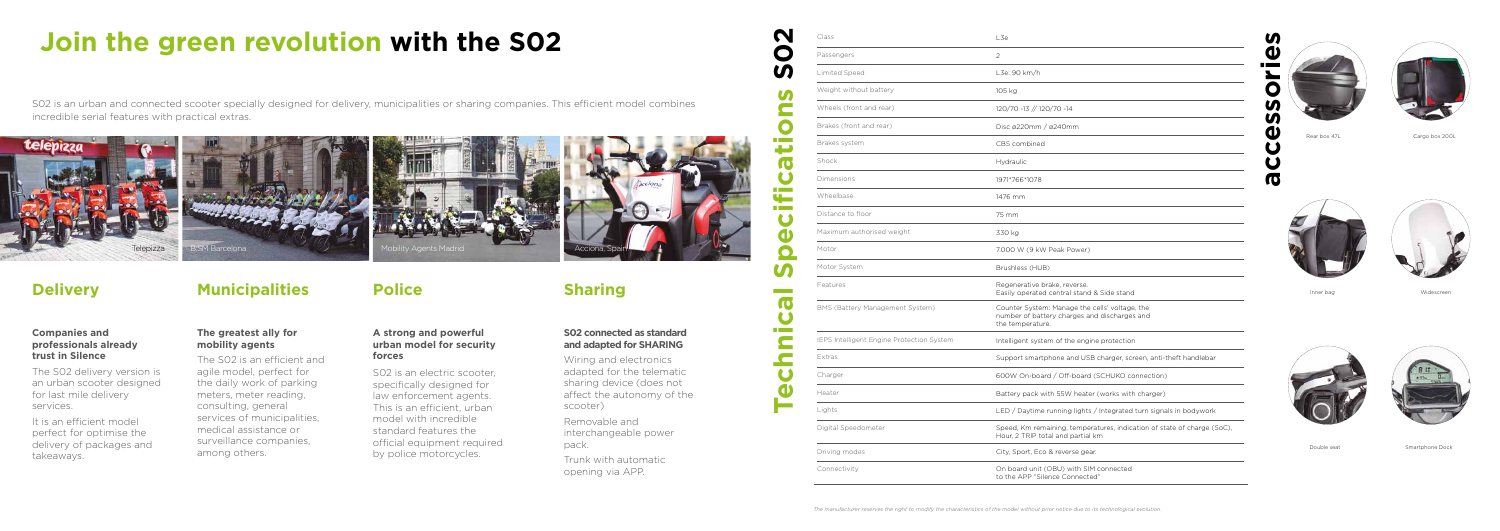#### **Features**

- > Anti-theft mechanism of the helmets (on request)
- > Double seat and suitcase with capacity for 2 helmets
- > 3 driving modes, reverse and regenerative braking
- > Under center of masses
- > Led lighting
- > Powerful braking
- > High capacity, long life battery pack

**Sharing**



**The S02 with removable battery, connected as standard and adapted for sharing**

#### S02 with comprehensive sharing service with platform and APP Silence

### **Shared mobility Silence Sharing**

- \* Removable and interchangeable Power Battery Pack (PBP)
- \* Wiring and electronics adapted for the telematic sharing device (does not affect the vehicle's range)
- \* Scooter connected and geolocated in real time.
- \* Registration, reservation, connection and blocking via APP
- \* Trunk with automatic opening via APP with capacity for two helmets, fastening system for each helmet and anti-theft mechanism
- \* Control and management platform for the sharing company. Software with access via web from any connected device.
- \* Double seat
- \* 127 km approved range





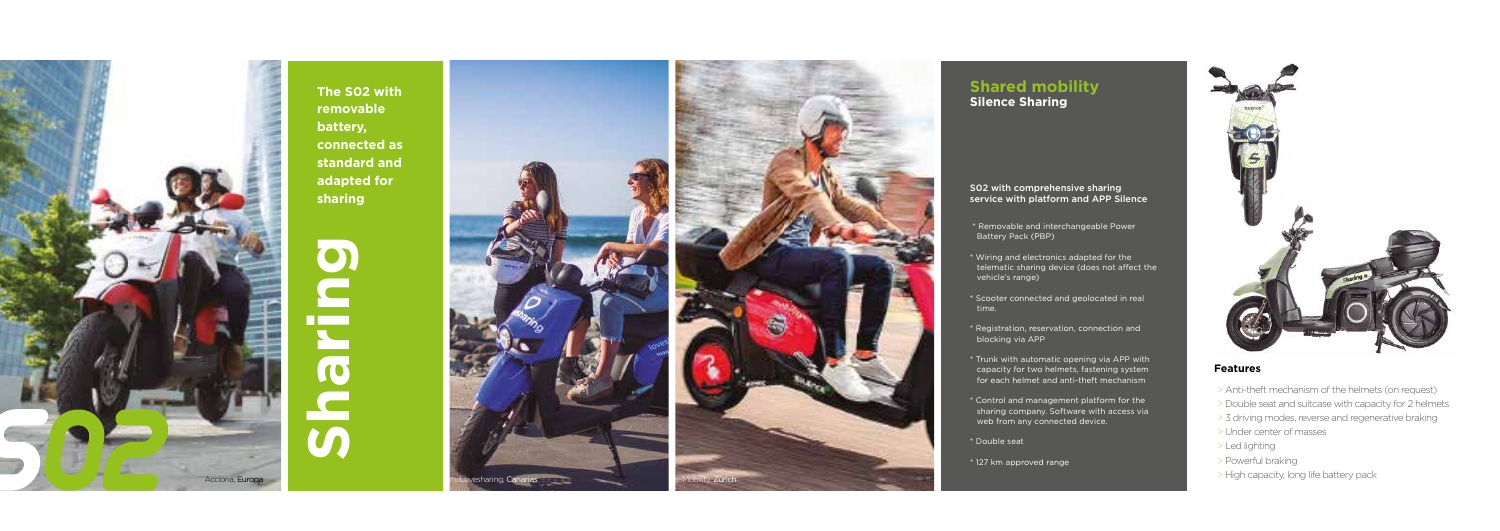#### **Features**

- > L1e
- > Motor 1.500 kW -45 Km/h
- > 55 km range (2 kWh battery capacity)
- > Own electronics and Battery Management System

#### **Versions for each kind of client:**

- > Takeaway
- > Municipality agents
- > End users

Removable and exchangeable battery pack for fleets. Battery hub

#### **Connection:**

> Fleet Management

## **Power Battery Pack**

| <b>Range Km</b><br>Battery Pack usability |       | 2 kWh |
|-------------------------------------------|-------|-------|
| $Lle - 45Km/h$                            | Urban | 55 Km |

European Patent nº 2848456 Removable system "Fast & Easy" like a trolley

**The electric moped that will revolutionize the takeaway market: agile, light and powerful**

# **Takeaway** SUE IS **Particular**

| Class                                     | L1e                                                                                                                |
|-------------------------------------------|--------------------------------------------------------------------------------------------------------------------|
| Passengers                                | 2                                                                                                                  |
| <b>Limited Speed</b>                      | L1e: 45 km/h                                                                                                       |
| Weight without battery                    | 89 kg                                                                                                              |
| Wheels (front and rear)                   | 120/70 -13 // 120/80 -12                                                                                           |
| Brakes (front and rear)                   | Disco ø220mm / ø240mm                                                                                              |
| Brakes system                             | CBS combined                                                                                                       |
| Shock                                     | Hydraulic front and rear shock absorbers                                                                           |
| Dimensions                                | 1960*800*1080                                                                                                      |
| Wheelbase                                 | 1440 mm                                                                                                            |
| Distance seat to floor                    | 170 mm                                                                                                             |
| Maximum authorised weight                 | 175 kg                                                                                                             |
| Motor                                     | 1.500W                                                                                                             |
| Motor System                              | Brushless (HUB)                                                                                                    |
| Features                                  | Regenerative brake, reverse.<br>Easily operated central stand & Side stand                                         |
| BMS (Battery Management System)           | Counter System: Manage the cells' voltage, the<br>number of battery charges and discharges and<br>the temperature. |
| IEPS Intelligent Engine Protection System | Intelligent system of the engine protection                                                                        |
| Extras                                    | Support smartphone and USB charger, screen, anti-theft handlebar                                                   |
| Charger                                   | 600W On-board / Off-board (SCHUKO connection)                                                                      |
| Heater                                    | Battery pack with 55W heater (works with charger)                                                                  |
| Lights                                    | LED / Daytime running lights                                                                                       |
| Speedometer                               | Digital: Speed, (SoC), battery temperature, driving modes, hour, remai-<br>ning km, 2 TRIP total/partial km        |
| Driving modes                             | City, Sport, Eco & reverse gear.                                                                                   |
| Connectivity                              | On board unit (OBU) with SIM connected<br>to the APP "Silence Connected"                                           |





### Comfort Seat For 2 Passengers New

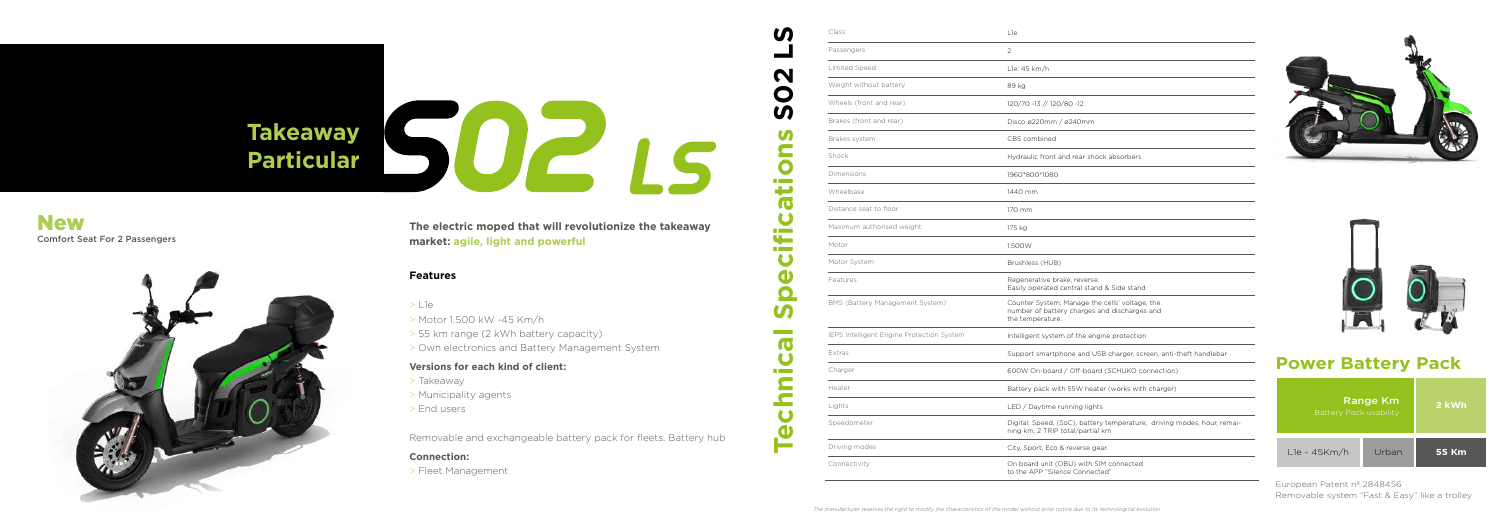**For each kind of fleet**

# **Fleet management**

At the customer's request, Silence inserts a telematics device that provides real-time information about the scooter, the battery and the controller, for complete management of your fleet.

#### Your fleet under control:



- Geolocated scooters Real-time tracking.
- Zone control.
- Fleet utilisation reports.
- GEO-fencing. Creation of maps and output alerts.
- ECO driving: total CO2 saved.

#### Battery, motor and controller statistics

- Temperatures
- SoC: Battery charge status



### **Connectivity and collected data**

## **Fleet management**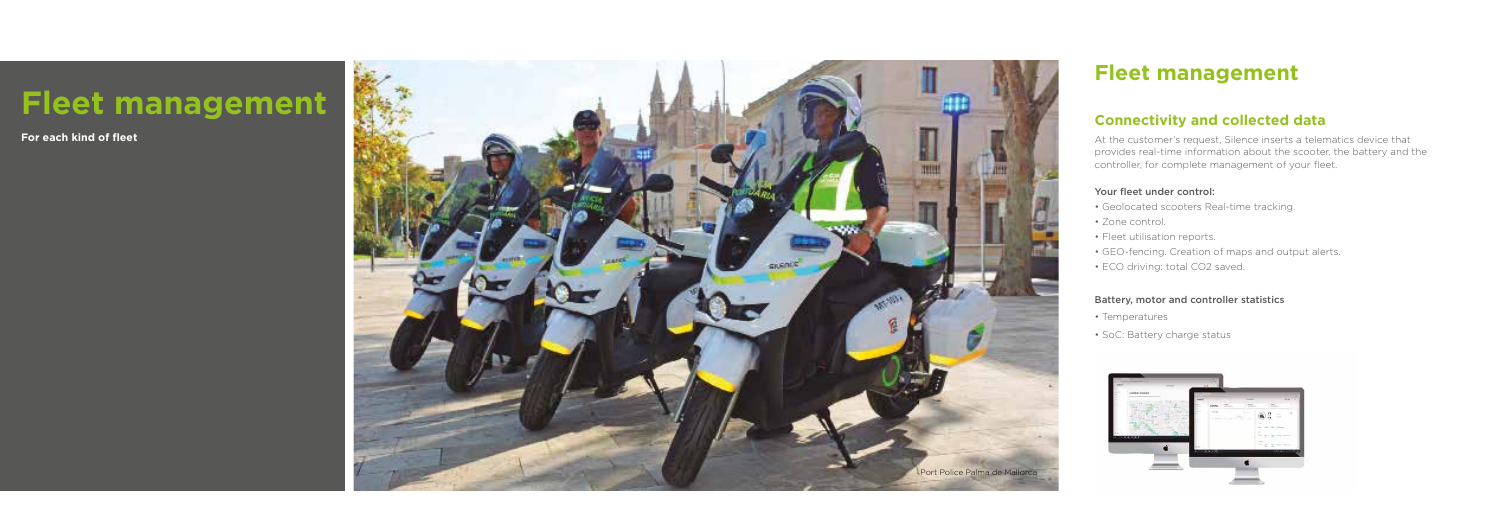# **Energy**





## **Removable battery system fast & easy**

Silence, with its production plant in Barcelona, is currently the only manufacturer of electric vehicles in Europe that designs and manufactures its own batteries providing maximum guarantees.

Each Battery Pack goes through a rigorous process of development and manufacturing: electronics, BMS, assembly and test cycle, to ensure a correct operation.

**Battery HUBS** *Soon available*

Fast charging battery stations and battery exchange of all Silence models







**3** Remove the Power Battery Pack with the handle collected by pulling it out.





5 Connect the battery in any plug



1 Open the seat with 2 Actuate the lever 3 Remove the Power 4 Take the BP with you 5 Connect the battery 6 Once charged, unplug it 7 Take the battery with 8 Make sure the



The Fast & Easy trolley extraction system of the Silence Power Battery Pack is patented at **European level, nº 2848456,** being unique and inimitable. The most comfortable and easy solution to remove and transport the battery to any outlet.



| <b>Range Km</b><br><b>Battery Pack usability</b> |                            | <b>5,6 kWh</b> |  |
|--------------------------------------------------|----------------------------|----------------|--|
| L3e<br>(Scooter)<br>100 Km/h                     | homologated<br><b>WMTC</b> | <b>127 Km</b>  |  |

# Power Battery Pack



the APP, with the key or by pressing the two brake levers at the same time

battery is secure





Take the battery with you and introduce it in the scooter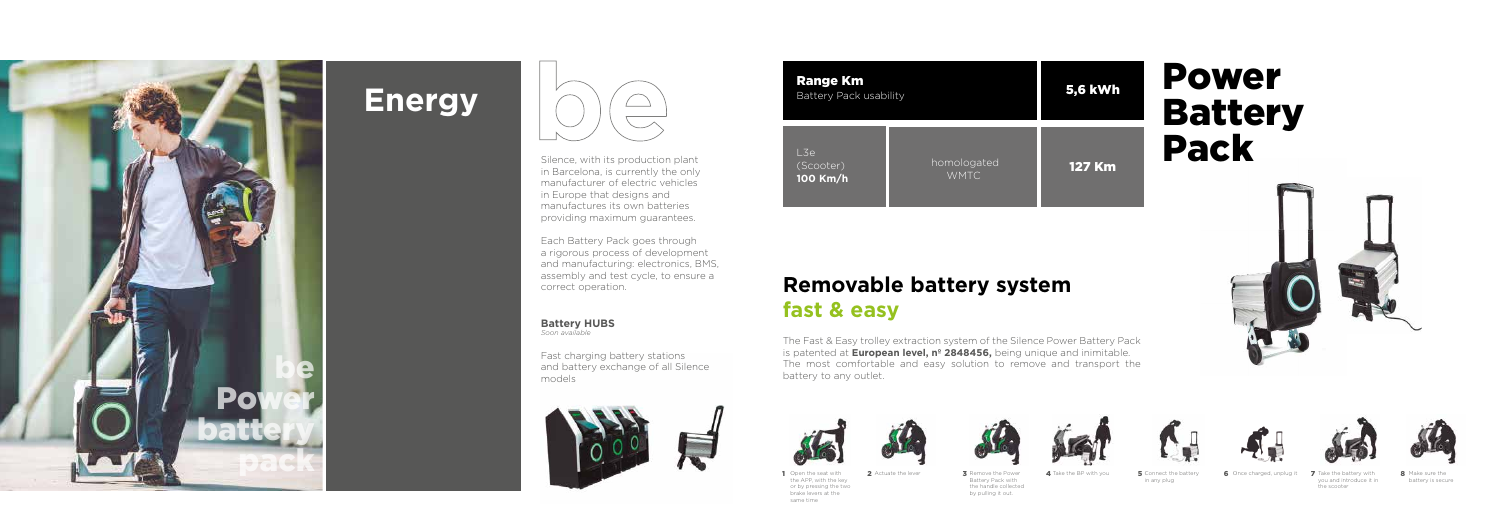Silence has developed the Solar be Tree, a solar panel in the shape of a tree that charges your be Power Battery Pack using solar energy, without needing to connect it to the grid.

The Solar be Tree can be changed to large-scale for gardens, spacious terraces or campsites or to mediumscale on the balcony in your flat

*Soon available*

**In >** Charge your battery



## **Energy wherever you need it**

Get energy in the park, for a party In the mountains, for your camping trip, on your boat, etc



# **Multifunctional Battery Pack Solar energy**

Get the most out of the energy that your be accumulates. Thanks to the Silence Inverter you can use the energy stored in the Power Battery Pack for other uses.

![](_page_7_Picture_2.jpeg)

You just have to connect the PBP to the Inverter, which transforms the voltage from 60V to 220V. The inverter has two sockets where you can plug in any electronic devices, wherever you are.

**Out >** Give power to other devices (fridge, microwave, kitchen, etc..)

### **Inverter**

![](_page_7_Picture_11.jpeg)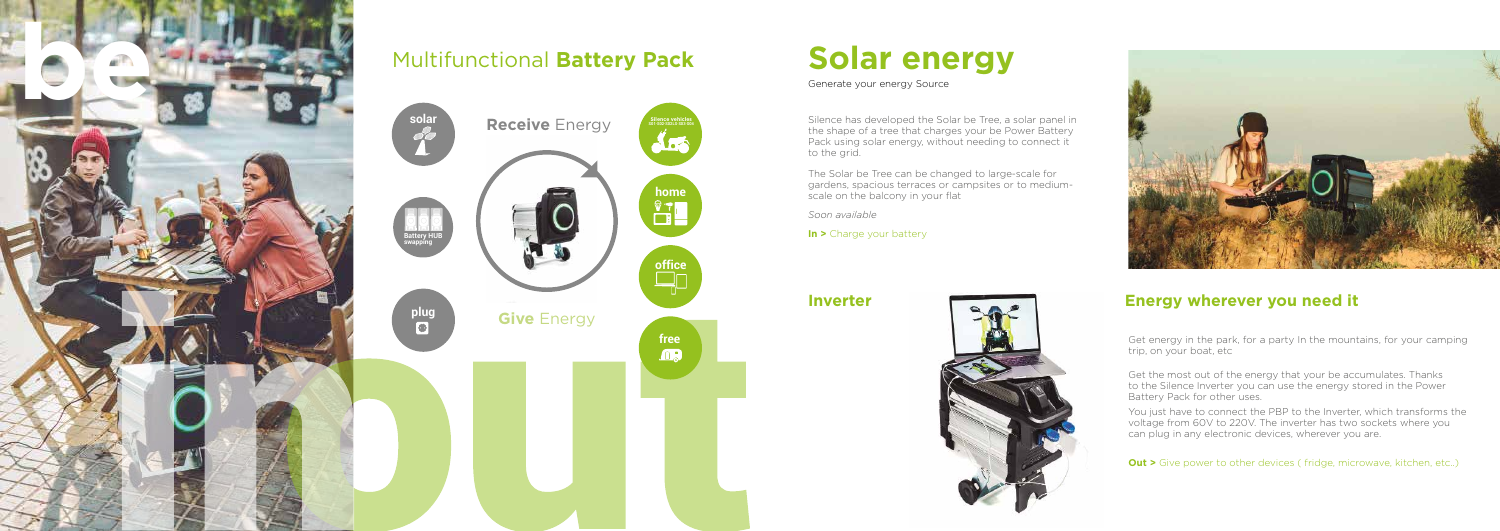#### **Flagship stores Silence under implementation**

![](_page_8_Picture_4.jpeg)

With more than 15 flagship stores opened, Silence continues working on the implementation in the main European cities through automotive groups in each region:

Silence is expanding internationally, with the first phase in Europe and later in the rest of the world.

- Technical and maintenance service.
- Vehicle testing.
- Strategic points to install battery HUBS
- Rent and sale
- Silence accessories and merchandising
- B2B and B2C customer

![](_page_8_Picture_13.jpeg)

![](_page_8_Figure_3.jpeg)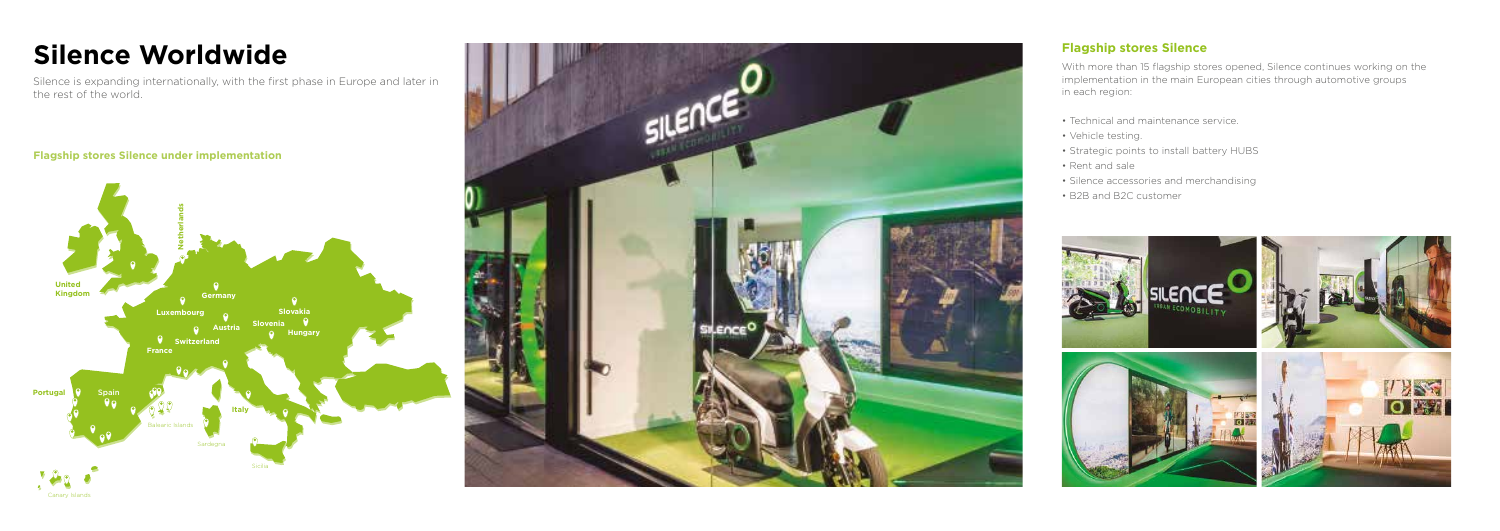![](_page_9_Picture_0.jpeg)

## **Benefits** of Silence electric vehicles

### **Ecology**

· Motor 100% electric

- · 0 emissions of CO2
- · LED lighting.

#### **Range**

· Large capacity of the battery · More than 100km of range

#### **Power**

- · Maximum speed of 100km/h
- · 50km/h in 3,8 seconds
- · Large load capacity without losing power

#### **Saving**

- · Reduction of 80% of the energy cost .vs. petrol
- · Savings of 30% in maintenance costs
- · Long battery life + 50,000km

### **Security**

- · No stress: no vibrations
- · Great stability and maneuverability
- · Powerful error control system

#### **Silence**

- · Silent driving.
- · Better user experience

![](_page_9_Picture_23.jpeg)